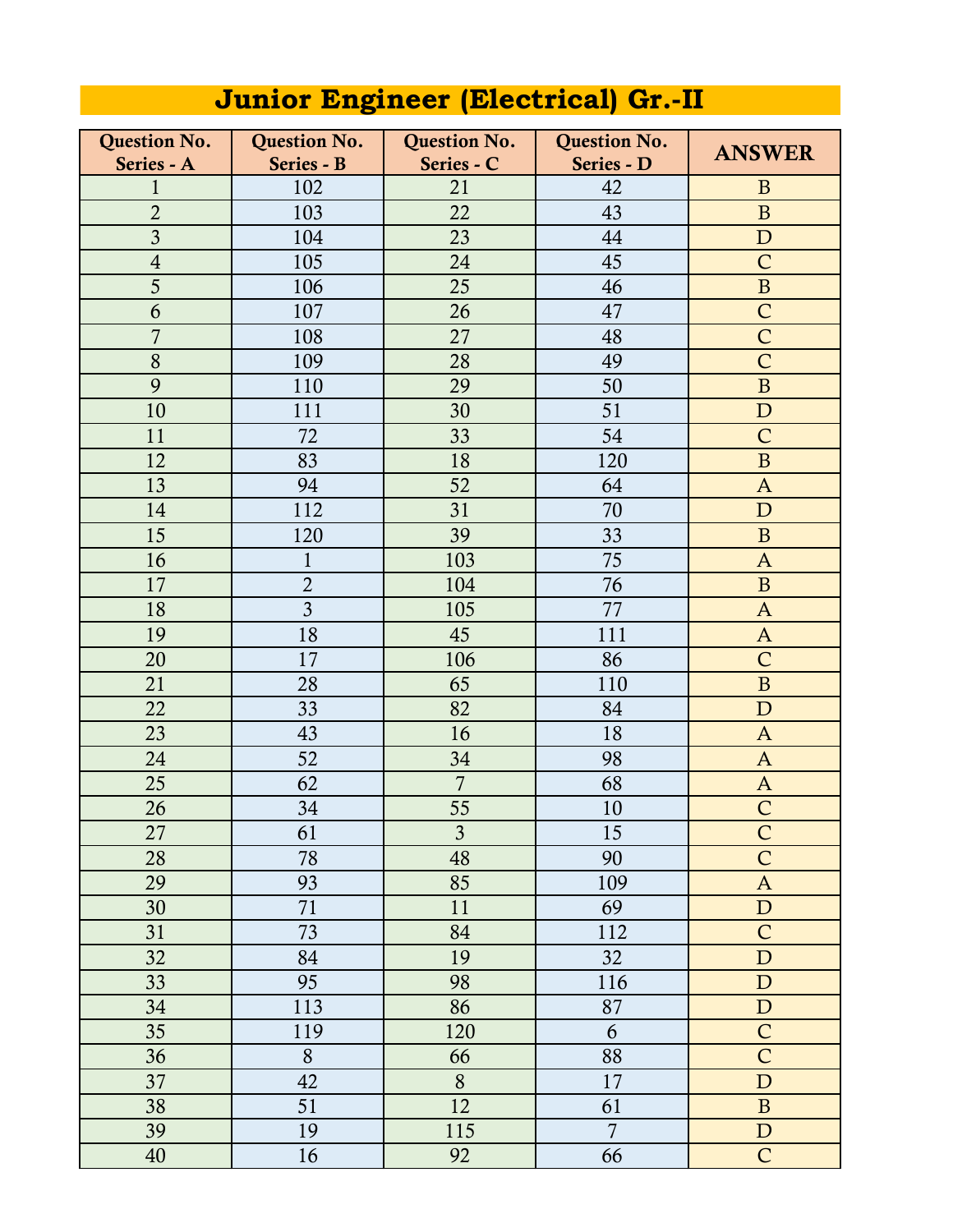| 41 | 27     | 58             | 118            | $\mathbf D$               |
|----|--------|----------------|----------------|---------------------------|
| 42 | 32     | 9              | 52             | $\mathbf{A}$              |
| 43 | 44     | 38             | 119            | $\mathsf{C}$              |
| 44 | 53     | 83             | 108            | $\boldsymbol{\mathsf{A}}$ |
| 45 | 63     | 17             | 29             | ${\bf D}$                 |
| 46 | 35     | 101            | 38             | $\mathbf A$               |
| 47 | 60     | 42             | 82             | $\mathsf{C}$              |
| 48 | 79     | 118            | 115            | $\overline{\mathsf{C}}$   |
| 49 | 92     | 32             | 63             | $\boldsymbol{A}$          |
| 50 | $70\,$ | 73             | 56             | $\, {\bf B}$              |
| 51 | 74     | 53             | 55             | $\, {\bf B}$              |
| 52 | 85     | 77             | 26             | $\mathbf{A}$              |
| 53 | 96     | 88             | 92             | $\, {\bf B}$              |
| 54 | 114    | 51             | 71             | $\boldsymbol{\mathsf{A}}$ |
| 55 | 118    | 50             | 81             | $\boldsymbol{\mathsf{A}}$ |
| 56 | 9      | 67             | 104            | ${\bf D}$                 |
| 57 | 41     | $\overline{2}$ | 16             | $\mathbf A$               |
| 58 | 50     | 74             | 100            | $\, {\bf B}$              |
| 59 | 20     | $44\,$         | 114            | $\mathsf{C}$              |
| 60 | 15     | 102            | 85             | $\overline{\mathbf{B}}$   |
| 61 | 26     | 93             | 57             | $\mathsf{C}$              |
| 62 | 31     | 13             | 53             | $\boldsymbol{\mathsf{A}}$ |
| 63 | 45     | 79             | 35             | $\mathsf{C}$              |
| 64 | 54     | 54             | 99             | $\boldsymbol{\mathsf{A}}$ |
| 65 | 64     | 20             | $\mathbf{1}$   | ${\bf D}$                 |
| 66 | 36     | 91             | 73             | $\, {\bf B}$              |
| 67 | 59     | 117            | 24             | $\overline{C}$            |
| 68 | 80     | 41             | 41             | $\boldsymbol{A}$          |
| 69 | 91     | 10             | $14\,$         | $\mathbf{A}$              |
| 70 | 69     | 70             | 80             | $\, {\bf B}$              |
| 71 | 75     | 99             | 36             | $\mathbf D$               |
| 72 | 86     | 96             | 22             | $\, {\bf B}$              |
| 73 | 97     | 110            | 78             | $\, {\bf B}$              |
| 74 | 115    | 97             | 25             | ${\bf D}$                 |
| 75 | 117    | 111            | 74             | $\mathbf A$               |
| 76 | 10     | 76             | 21             | $\mathbf A$               |
| 77 | 40     | 43             | 106            | $\mathsf{C}$              |
| 78 | 49     | 69             | 96             | ${\bf D}$                 |
| 79 | 21     | $\mathbf{1}$   | 13             | $\, {\bf B}$              |
| 80 | 14     | 56             | 20             | ${\bf D}$                 |
| 81 | 25     | 80             | $\overline{4}$ | ${\bf D}$                 |
| 82 | 30     | 75             | 9              | $\mathsf{C}$              |
| 83 | 46     | 94             | 101            | $\overline{C}$            |